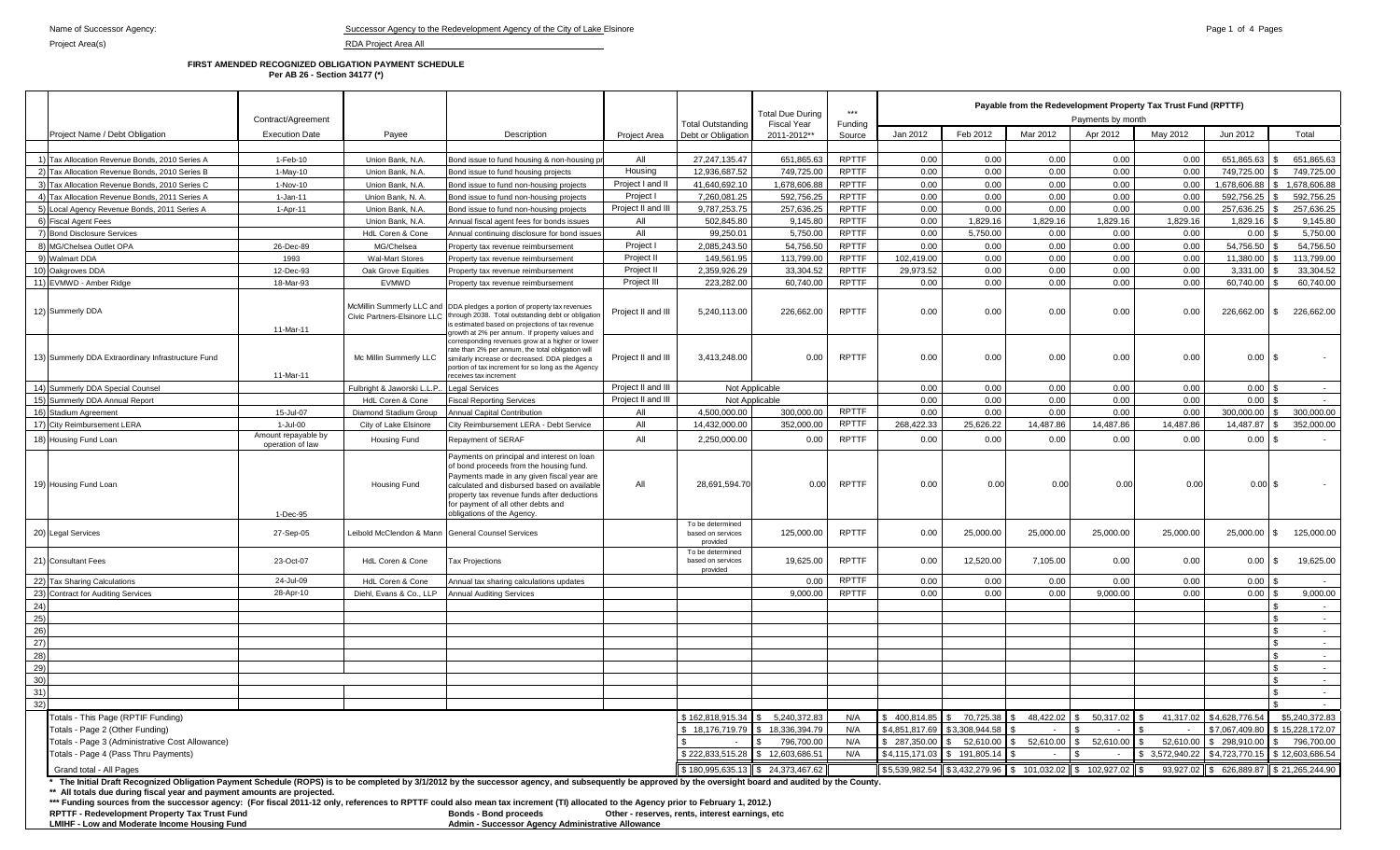|                                                | FIRST AMENDED RECOGNIZED OBLIGATION PAYMENT SCHEDULE<br>Per AB 26 - Section 34177 (*) |                                |                                                                                                                                                                                                                                                                                                                                                                                          |                    |                    |                                                |         |                                                         |          |          |          |          |           |            |  |
|------------------------------------------------|---------------------------------------------------------------------------------------|--------------------------------|------------------------------------------------------------------------------------------------------------------------------------------------------------------------------------------------------------------------------------------------------------------------------------------------------------------------------------------------------------------------------------------|--------------------|--------------------|------------------------------------------------|---------|---------------------------------------------------------|----------|----------|----------|----------|-----------|------------|--|
|                                                | Contract/Agreement                                                                    |                                |                                                                                                                                                                                                                                                                                                                                                                                          |                    | Total Outstanding  | Total Due During Funding<br><b>Fiscal Year</b> | Source  | Payable from Other Revenue Sources<br>Payments by month |          |          |          |          |           |            |  |
| Proiect Name / Debt Obligation                 | <b>Execution Date</b>                                                                 | Payee                          | Description                                                                                                                                                                                                                                                                                                                                                                              | Project Area       | Debt or Obligation | 2011-2012**                                    | ***     | Jan 2012                                                | Feb 2012 | Mar 2012 | Apr 2012 | May 2012 | Jun 2012  | Total      |  |
| Tax Allocation Revenue Bonds, 2010 Series A    | 1-Feb-10                                                                              | Union Bank, N.A.               | Bond issue to fund housing & non-housing<br>projects                                                                                                                                                                                                                                                                                                                                     | All                | 991,781.26         | 991,781.26                                     | LMIHF & | 341,865.63                                              |          |          |          |          |           | 341,865.63 |  |
| Tax Allocation Revenue Bonds, 2010 Series B    | $1-Mav-10$                                                                            | Union Bank, N.A.               | Bond issue to fund housing projects                                                                                                                                                                                                                                                                                                                                                      | Housing            | 929.900.00         | 929.900.00                                     | LMIHF   | 189.725.00                                              |          |          |          |          |           | 189.725.00 |  |
| Tax Allocation Revenue Bonds, 2010 Series C    | 1-Nov-10                                                                              | Union Bank, N.A.               | Bond issue to fund non-housing projects                                                                                                                                                                                                                                                                                                                                                  | Project I and II   | 1.733.713.76       | 1.733.713.76                                   | TI.     | 538.606.88                                              |          |          |          |          |           | 538,606.88 |  |
| Tax Allocation Revenue Bonds, 2011 Series A    | $1-Jan-11$                                                                            | Union Bank, N. A.              | Bond issue to fund non-housing projects                                                                                                                                                                                                                                                                                                                                                  | Project I          | 323,422.01         | 323,422.01                                     | TI.     | 147,756.25                                              |          |          |          |          |           | 147,756.25 |  |
| Local Agency Revenue Bonds, 2011 Series A      | $1 - A$ pr-11                                                                         | Union Bank, N.A.               | Bond issue to fund non-housing projects                                                                                                                                                                                                                                                                                                                                                  | Project II and III | 297,088.69         | 297,088.69                                     | TI.     | 167,636.25                                              |          |          |          |          |           | 167,636.25 |  |
| <b>Fiscal Agent Fees</b>                       |                                                                                       | Union Bank, N.A.               | Annual fiscal agent fees for bonds issues                                                                                                                                                                                                                                                                                                                                                | All                | 12.804.20          | 12.804.20                                      |         | 1.829.16                                                |          |          |          |          |           | 1.829.16   |  |
| <b>Bond Disclosure Services</b>                |                                                                                       | HdL Coren & Cone               | Annual continuing disclosure for bond issues                                                                                                                                                                                                                                                                                                                                             | All                | 4.000.00           | 4.000.00                                       |         | 4.000.00                                                |          |          |          |          |           | 4.000.00   |  |
| MG/Chelsea Outlet OPA                          | 26-Dec-89                                                                             | MG/Chelsea                     | Property tax revenue reimbursement                                                                                                                                                                                                                                                                                                                                                       | Project I          | 54.756.50          | 54.756.50                                      |         | 0.00                                                    | 0.00     | 0.00     | 0.00     | 0.00     | 54.756.50 | 54.756.50  |  |
| Walmart DDA                                    | 1993                                                                                  | Walmart                        | Property tax revenue reimbursement                                                                                                                                                                                                                                                                                                                                                       | Project I          | 113,799.00         | 113,799.00                                     | ΤL      | 113,799.00                                              | 0.00     | 0.00     | 0.00     | 0.00     | 0.00      | 113,799.00 |  |
| Oakgroves DDA                                  | 12-Dec-93                                                                             | Oakgroves                      | Property tax revenue reimbursement                                                                                                                                                                                                                                                                                                                                                       | Project II         | 33,304.52          | 33,304.52                                      | ΤI      | 33,304.52                                               | 0.00     | 0.00     | 0.00     | 0.00     | 0.00      | 33,304.52  |  |
| Summerly DDA                                   | 11-Mar-11                                                                             | <b>McMillin/Civic Partners</b> | DDA pledges a portion of property tax revenues<br>through 2038. Total outstanding debt or obligation is<br>estimated based on projections of tax revenue<br>growth at 2% per annum. If property values and                                                                                                                                                                               | Project II and III | 270,689.00         | 270,689.00                                     | ΤI      | 270,689.00                                              | 0.00     | 0.00     | 0.00     | 0.00     | 0.00      | 270,689.00 |  |
| Summerly DDA Extraordinary Infrastructure Fund |                                                                                       | McMillin                       | corresponding revenues grow at a higher or lower<br>rate than 2% per annum, the total obligation will<br>similarly increase or decrease. DDA pledges a<br>and a constitution of the constant of the second control of the second constant of the second constant of the second control of the second control of the second control of the second control of the second control of the se | Project II and III | 1,975,924.00       | 1,975,924.00                                   |         | 1,975,924.00                                            | 0.00     | 0.00     | 0.00     | 0.00     | 0.00      |            |  |

|     | Tax Allocation Revenue Bonds, 2010 Series A                                                                                                                                                                                                                                                                                                                                                                                                                               | 1-Feb-10                                | Union Bank, N.A.           | Bond issue to fund housing & non-housing<br>projects                                                                                                                                                                                                                                               | All                | 991,781.26                                        | 991,781.26      | MIHF 8.<br>TI | 341,865.63                    |                 |      |        |              |                | 341,865.63<br>$\mathbf{s}$     |
|-----|---------------------------------------------------------------------------------------------------------------------------------------------------------------------------------------------------------------------------------------------------------------------------------------------------------------------------------------------------------------------------------------------------------------------------------------------------------------------------|-----------------------------------------|----------------------------|----------------------------------------------------------------------------------------------------------------------------------------------------------------------------------------------------------------------------------------------------------------------------------------------------|--------------------|---------------------------------------------------|-----------------|---------------|-------------------------------|-----------------|------|--------|--------------|----------------|--------------------------------|
|     | 2) Tax Allocation Revenue Bonds, 2010 Series B                                                                                                                                                                                                                                                                                                                                                                                                                            | $1-May-10$                              | Union Bank, N.A.           | Bond issue to fund housing projects                                                                                                                                                                                                                                                                | Housing            | 929,900.00                                        | 929,900.00      | LMIHF         | 189,725.00                    |                 |      |        |              |                | 189,725.00                     |
|     | 3) Tax Allocation Revenue Bonds, 2010 Series C                                                                                                                                                                                                                                                                                                                                                                                                                            | 1-Nov-10                                | Union Bank, N.A.           | Bond issue to fund non-housing projects                                                                                                                                                                                                                                                            | Project I and I    | 1,733,713.76                                      | 1,733,713.76    | T1            | 538,606.88                    |                 |      |        |              |                | 538,606.88<br>l s              |
|     | 4) Tax Allocation Revenue Bonds, 2011 Series A                                                                                                                                                                                                                                                                                                                                                                                                                            | $1 - Jan-11$                            | Union Bank, N. A.          | Bond issue to fund non-housing projects                                                                                                                                                                                                                                                            | Project I          | 323.422.01                                        | 323.422.01      | TL            | 147.756.25                    |                 |      |        |              |                | 147.756.25<br>$\mathcal{R}$    |
|     | 5) Local Agency Revenue Bonds, 2011 Series A                                                                                                                                                                                                                                                                                                                                                                                                                              | 1-Apr-11                                | Union Bank, N.A.           | Bond issue to fund non-housing projects                                                                                                                                                                                                                                                            | Project II and III | 297,088.69                                        | 297,088.69      | T1            | 167,636.25                    |                 |      |        |              |                | 167,636.25                     |
|     | 6) Fiscal Agent Fees                                                                                                                                                                                                                                                                                                                                                                                                                                                      |                                         | Union Bank, N.A.           | Annual fiscal agent fees for bonds issues                                                                                                                                                                                                                                                          | All                | 12,804.20                                         | 12,804.20       | T1            | 1,829.16                      |                 |      |        |              |                | 1,829.16<br>l s                |
|     | 7) Bond Disclosure Services                                                                                                                                                                                                                                                                                                                                                                                                                                               |                                         | HdL Coren & Cone           | Annual continuing disclosure for bond issues                                                                                                                                                                                                                                                       | All                | 4.000.00                                          | 4.000.00        | T1            | 4.000.00                      |                 |      |        |              |                | 4.000.00                       |
|     | 8) MG/Chelsea Outlet OPA                                                                                                                                                                                                                                                                                                                                                                                                                                                  | 26-Dec-89                               | MG/Chelsea                 | Property tax revenue reimbursement                                                                                                                                                                                                                                                                 | Project I          | 54.756.50                                         | 54.756.50       | T1            | 0.00                          | 0.00            | 0.00 | 0.00   | 0.00         | 54.756.50      | 54.756.50                      |
|     | 9) Walmart DDA                                                                                                                                                                                                                                                                                                                                                                                                                                                            | 1993                                    | Walmart                    | Property tax revenue reimbursement                                                                                                                                                                                                                                                                 | Project II         | 113,799.00                                        | 113,799.00      | T1            | 113,799.00                    | 0.00            | 0.00 | 0.00   | 0.00         | 0.00           | 113,799.00                     |
|     | 10) Oakgroves DDA                                                                                                                                                                                                                                                                                                                                                                                                                                                         | 12-Dec-93                               | Oakgroves                  | Property tax revenue reimbursement                                                                                                                                                                                                                                                                 | Project II         | 33,304.52                                         | 33,304.52       | T1            | 33,304.52                     | 0.00            | 0.00 | 0.00   | 0.00         | $0.00$ \$      | 33,304.52                      |
|     | 11) Summerly DDA                                                                                                                                                                                                                                                                                                                                                                                                                                                          | 11-Mar-11                               | McMillin/Civic Partners    | DDA pledges a portion of property tax revenues<br>hrough 2038. Total outstanding debt or obligation is<br>estimated based on projections of tax revenue<br>growth at 2% per annum. If property values and<br>orresponding revenues grow at a higher or lower                                       | Project II and III | 270,689.00                                        | 270,689.00      | TI.           | 270,689.00                    | 0.00            | 0.00 | 0.00   | 0.00         | 0.00           | 270.689.00<br>£.               |
|     | 12) Summerly DDA Extraordinary Infrastructure Fund                                                                                                                                                                                                                                                                                                                                                                                                                        | 11-Mar-11                               | McMillin                   | ate than 2% per annum, the total obligation will<br>imilarly increase or decrease. DDA pledges a<br>portion of tax increment for so long as the Agency<br>eceives tax increment                                                                                                                    | Project II and III | 1,975,924.00                                      | 1,975,924.00    | T1            | 1,975,924.00                  | 0.00            | 0.00 | 0.00   | 0.00         | 0.00           | \$1,975,924.00                 |
|     | 13) Summerly DDA Special Counsel                                                                                                                                                                                                                                                                                                                                                                                                                                          |                                         | Fulbright & Jaworski L.L.P | egal Services                                                                                                                                                                                                                                                                                      | Project II and III | Not Applicable                                    |                 |               | 0.00                          | 0.00            | 0.00 | 0.00   | 0.00         | $0.00$ \$      |                                |
|     | 14) Summerly DDA Annual Report                                                                                                                                                                                                                                                                                                                                                                                                                                            |                                         | HdL Coren & Cone           | <b>Fiscal Reporting Services</b>                                                                                                                                                                                                                                                                   | Project II and III | Not Applicable                                    |                 |               | 0.00                          | 0.00            | 0.00 | 0.00   | 0.00         | 0.00           |                                |
|     | 15) Stadium Agreement                                                                                                                                                                                                                                                                                                                                                                                                                                                     | 15-Jul-07                               | Diamond Stadium Group      | Annual Capital Contribution                                                                                                                                                                                                                                                                        | All                | 300.000.00                                        | 300,000.00      | T1            | 300,000.00                    | 0.00            | 0.00 | 0.00   | 0.00         | 0.00           | 300,000.00                     |
|     | 16) Seismic Retrofit Project                                                                                                                                                                                                                                                                                                                                                                                                                                              |                                         | FEMA\City of Lake Elsinore | Seismic Retrofit Project                                                                                                                                                                                                                                                                           | Project I          | 257,000.00                                        | 257,000.00      | T1            | 125,653.00                    | 0.00            | 0.00 | 0.00   | 0.00         | 0.00           | 125,653.00                     |
|     | 17) City Reimbursement LERA                                                                                                                                                                                                                                                                                                                                                                                                                                               | 1-Jul-00                                | City of Lake Elsinore      | City Reimbursement LERA - Debt Service                                                                                                                                                                                                                                                             | All                | 352,000.00                                        | 352,000.00      | T1            | 352,000.00                    | 0.00            | 0.00 | 0.00   | 0.00         | $0.00$ \$      | 352,000.00                     |
|     | 18) Housing Fund Loan                                                                                                                                                                                                                                                                                                                                                                                                                                                     | Amount repayable by<br>operation of law | <b>Housing Fund</b>        | Repayment of SERAF                                                                                                                                                                                                                                                                                 | All                | 1,500,000.00                                      | 1,500,000.00    | TI            | 0.00                          | 0.00            | 0.00 | 0.00   | 0.00         |                | 1,500,000.00 \$ 1,500,000.00   |
|     | 19) Housing Fund Loan                                                                                                                                                                                                                                                                                                                                                                                                                                                     | 1-Dec-95                                | Housing Fund               | Payments on principal and interest on loan of<br>bond proceeds from the housing fund. Payments<br>made in any given fiscal year are calculated and<br>disbursed based on available property tax<br>revenue funds after deductions for payment of<br>all other debts and obligations of the Agency. | All                | 5,512,653.30                                      | 5,512,653.30    | TI.           | 0.00                          | 0.00            | 0.00 | 0.00   | 0.00         |                | 5,512,653.30 \$ 5,512,653.30   |
|     | 20) City Bond Debt Service Requirements LERA                                                                                                                                                                                                                                                                                                                                                                                                                              | 1-Jul-00                                | City of Lake Elsinore      | The 1997 Lease Advances and the Additional<br>Advances shall be repayable from all available<br>surplus revenues of the Agency after payment of<br>scheduled debt services on outstanding bonded<br>debt of the Agency.                                                                            | All                | 3.513.883.58                                      | 3,513,883.58    | T1            | 214.969.00                    | 3,298,914.58    | 0.00 | 0.00   | 0.00         |                | 0.00 \$ 3.513.883.58           |
|     | ) Legal Services                                                                                                                                                                                                                                                                                                                                                                                                                                                          | 27-Sep-05                               | Leibold McClendon & Mann   | <b>General Counsel Services</b>                                                                                                                                                                                                                                                                    |                    | To be determined<br>based on services<br>provided | 125,000.00      | TI            | 55,000.00                     | 0.00            | 0.00 | 0.00   | 0.00         | $0.00$ \ \$    | 55,000.00                      |
|     | 22) Consultant Fees                                                                                                                                                                                                                                                                                                                                                                                                                                                       | 23-Oct-07                               | HdL Coren & Cone           | <b>Tax Projections</b>                                                                                                                                                                                                                                                                             |                    | To be determined<br>based on services<br>provided | 19,625.00       | T1            | 10,395.00                     | 9,230.00        | 0.00 | 0.00   | 0.00         | $0.00$ \ \$    | 19,625.00                      |
|     | 23) Tax Sharing Calculations                                                                                                                                                                                                                                                                                                                                                                                                                                              | 24-Jul-09                               | HdL Coren & Cone           | Annual tax sharing calculations updates                                                                                                                                                                                                                                                            |                    |                                                   | 1,550.00        | T1            | 0.00                          | 800.00          | 0.00 | 0.00   | 0.00         | $0.00$ \$      | 800.00                         |
|     | 24) Contract for Auditing Services                                                                                                                                                                                                                                                                                                                                                                                                                                        | 28-Apr-10                               | Diehl, Evans & Co., LLP    | <b>Annual Auditing Services</b>                                                                                                                                                                                                                                                                    |                    |                                                   | 13,500.00       | T1            | 8,665.00                      | 0.00            | 0.00 | 0.00   | 0.00         | $0.00$ \$      | 8,665.00                       |
| 25) |                                                                                                                                                                                                                                                                                                                                                                                                                                                                           |                                         |                            |                                                                                                                                                                                                                                                                                                    |                    |                                                   |                 |               |                               |                 |      |        |              |                |                                |
| 26) |                                                                                                                                                                                                                                                                                                                                                                                                                                                                           |                                         |                            |                                                                                                                                                                                                                                                                                                    |                    |                                                   |                 |               |                               |                 |      |        |              |                | l \$<br>$\sim 10^{-11}$        |
| 27) |                                                                                                                                                                                                                                                                                                                                                                                                                                                                           |                                         |                            |                                                                                                                                                                                                                                                                                                    |                    |                                                   |                 |               |                               |                 |      |        |              |                | $\sim$                         |
| 28) |                                                                                                                                                                                                                                                                                                                                                                                                                                                                           |                                         |                            |                                                                                                                                                                                                                                                                                                    |                    |                                                   |                 |               |                               |                 |      |        |              |                | l s<br>$\sim$                  |
| 29) |                                                                                                                                                                                                                                                                                                                                                                                                                                                                           |                                         |                            |                                                                                                                                                                                                                                                                                                    |                    |                                                   |                 |               |                               |                 |      |        |              |                | I S<br>$\sim 100$              |
| 30) |                                                                                                                                                                                                                                                                                                                                                                                                                                                                           |                                         |                            |                                                                                                                                                                                                                                                                                                    |                    |                                                   |                 |               |                               |                 |      |        |              |                | $\sim$                         |
| 31) |                                                                                                                                                                                                                                                                                                                                                                                                                                                                           |                                         |                            |                                                                                                                                                                                                                                                                                                    |                    |                                                   |                 |               |                               |                 |      |        |              |                | l s<br>$\sim$                  |
| 32) |                                                                                                                                                                                                                                                                                                                                                                                                                                                                           |                                         |                            |                                                                                                                                                                                                                                                                                                    |                    |                                                   |                 |               |                               |                 |      |        |              |                | $\sim$                         |
| 33) |                                                                                                                                                                                                                                                                                                                                                                                                                                                                           |                                         |                            |                                                                                                                                                                                                                                                                                                    |                    |                                                   |                 |               |                               |                 |      |        |              |                |                                |
|     | Totals - LMHF                                                                                                                                                                                                                                                                                                                                                                                                                                                             |                                         |                            |                                                                                                                                                                                                                                                                                                    |                    | 1,262,037.50 \$                                   | 1,262,037.50    |               | 290,143.75                    | $\sim$          |      | $\sim$ | $\sim$       |                | \$290,143.75                   |
|     | Totals - Bonds                                                                                                                                                                                                                                                                                                                                                                                                                                                            |                                         |                            |                                                                                                                                                                                                                                                                                                    |                    |                                                   |                 |               |                               |                 |      | $\sim$ | -9<br>$\sim$ | $\sim$         | \$0.00                         |
|     | Totals - Other                                                                                                                                                                                                                                                                                                                                                                                                                                                            |                                         |                            |                                                                                                                                                                                                                                                                                                    |                    | 16.914.682.29                                     | \$17.074.357.29 |               | \$4.561.673.94                | \$ 3.308.944.58 |      |        |              | \$7.067.409.80 | \$14.938.028.32                |
|     | Grand total - This Page                                                                                                                                                                                                                                                                                                                                                                                                                                                   |                                         |                            |                                                                                                                                                                                                                                                                                                    |                    | \$18,176,719.79 \$18,336,394.79                   |                 |               | \$4,851,817.69 \$3,308,944.58 |                 |      |        | $-$ \$       |                | \$7,067,409.80 \$15,228,172.07 |
|     | * The Initial Draft Recognized Obligation Payment Schedule (ROPS) is to be completed by 3/1/2012 by the successor agency, and subsequently be approved by the oversight board and audited by the County.<br>** All total due during fiscal year and payment amounts are projected.<br>*** Funding sources from the successor agency: (For fiscal 2011-12 only, references to RPTTF could also mean tax increment (TI) allocated to the Agency prior to February 1, 2012.) |                                         |                            |                                                                                                                                                                                                                                                                                                    |                    |                                                   |                 |               |                               |                 |      |        |              |                |                                |

RPTTF - Redevelopment Property Tax Trust Fund **Bond Bonds - Bonds - Bonds - Bond proceeds** Other - reserves, rents, interest earnings, etc<br>Admin - Successor Agency Administrative Allowance **Admin - Successor Agency Administrative Allowance**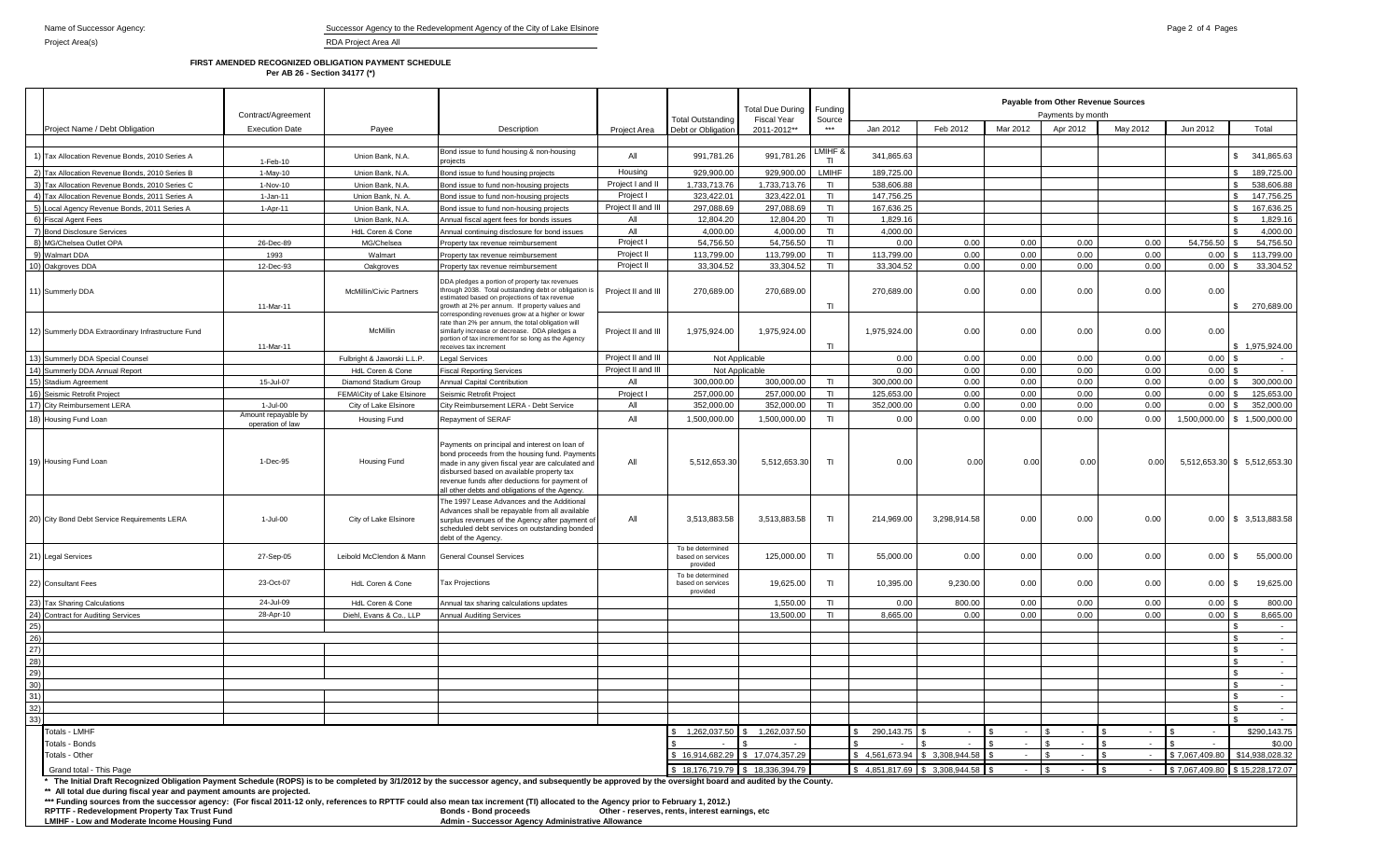## **FIRST AMENDED RECOGNIZED OBLIGATION PAYMENT SCHEDULE**

**Per AB 26 - Section 34177 (\*)**

|                                                                        |                       |                                                                                                                                                                                                          |              |                          | <b>Total Due During</b>                         |           | Payable from the Administrative Allowance Allocation |           |           |                   |                                                                                                                                                   |                    |                |
|------------------------------------------------------------------------|-----------------------|----------------------------------------------------------------------------------------------------------------------------------------------------------------------------------------------------------|--------------|--------------------------|-------------------------------------------------|-----------|------------------------------------------------------|-----------|-----------|-------------------|---------------------------------------------------------------------------------------------------------------------------------------------------|--------------------|----------------|
|                                                                        |                       |                                                                                                                                                                                                          |              | <b>Total Outstanding</b> | Fiscal Year                                     | Funding   |                                                      |           |           | Payments by month |                                                                                                                                                   |                    |                |
| Project Name / Debt Obligation                                         | Payee                 | Description                                                                                                                                                                                              | Project Area | Debt or Obligation       | 2011-2012**                                     | Source ** | Jan 2012                                             | Feb 2012  | Mar 2012  | Apr 2012          | May 2012                                                                                                                                          | Jun 2012           | Total          |
|                                                                        |                       |                                                                                                                                                                                                          |              |                          |                                                 |           |                                                      |           |           |                   |                                                                                                                                                   |                    |                |
| 1) Employee Costs                                                      | City of Lake Elsinore | City Staff Support reimbursement                                                                                                                                                                         | All Areas    |                          | 492,600.00                                      | Admin     | 287,350.00                                           | 41,050.00 | 41,050.00 | 41,050.00         | 41,050.00                                                                                                                                         | 41,050.00          | 492,600.00     |
| 2) Other Administrative Costs                                          | City of Lake Elsinore | Other Administrative Costs                                                                                                                                                                               | All Areas    |                          | 57,800.00                                       | Admin     |                                                      | 11,560.00 | 11,560.00 | 11,560.00         | 11,560.00                                                                                                                                         | 11,560.00          | 57,800.00      |
| <b>Estimated Admin Cost</b>                                            | City of Lake Elsinore | City Staff Support/other admin<br>reimbursement 2012-13                                                                                                                                                  | All Areas    |                          | 246,300.00                                      | Admin     |                                                      |           |           |                   |                                                                                                                                                   | 246,300.00<br>\$   | 246,300.00     |
| 4)                                                                     |                       |                                                                                                                                                                                                          |              |                          |                                                 |           |                                                      |           |           |                   |                                                                                                                                                   |                    | $\sim$         |
| 5)                                                                     |                       |                                                                                                                                                                                                          |              |                          |                                                 |           |                                                      |           |           |                   |                                                                                                                                                   | \$                 | $\sim$         |
| 6)                                                                     |                       |                                                                                                                                                                                                          |              |                          |                                                 |           |                                                      |           |           |                   |                                                                                                                                                   | \$                 | $\sim 100$     |
| $\left( 7\right)$                                                      |                       |                                                                                                                                                                                                          |              |                          |                                                 |           |                                                      |           |           |                   |                                                                                                                                                   | \$                 | $\sim$         |
| 8)                                                                     |                       |                                                                                                                                                                                                          |              |                          |                                                 |           |                                                      |           |           |                   |                                                                                                                                                   | \$                 | $\sim$         |
| 9)                                                                     |                       |                                                                                                                                                                                                          |              |                          |                                                 |           |                                                      |           |           |                   |                                                                                                                                                   | $\mathbf{s}$       | $\sim$         |
| 10)                                                                    |                       |                                                                                                                                                                                                          |              |                          |                                                 |           |                                                      |           |           |                   |                                                                                                                                                   | $\mathfrak{L}$     | $\sim 10^{-1}$ |
| 11)                                                                    |                       |                                                                                                                                                                                                          |              |                          |                                                 |           |                                                      |           |           |                   |                                                                                                                                                   |                    | $\sim 10^{-1}$ |
| 12)                                                                    |                       |                                                                                                                                                                                                          |              |                          |                                                 |           |                                                      |           |           |                   |                                                                                                                                                   | \$                 | $\sim$         |
| 13)                                                                    |                       |                                                                                                                                                                                                          |              |                          |                                                 |           |                                                      |           |           |                   |                                                                                                                                                   | \$                 | $\sim 10^{-1}$ |
| 14)                                                                    |                       |                                                                                                                                                                                                          |              |                          |                                                 |           |                                                      |           |           |                   |                                                                                                                                                   | \$                 | $\sim$         |
| 15)                                                                    |                       |                                                                                                                                                                                                          |              |                          |                                                 |           |                                                      |           |           |                   |                                                                                                                                                   | \$                 | $\sim$ $-$     |
| 16)                                                                    |                       |                                                                                                                                                                                                          |              |                          |                                                 |           |                                                      |           |           |                   |                                                                                                                                                   | $\mathbf{\$}$      | $\sim$         |
| 17)                                                                    |                       |                                                                                                                                                                                                          |              |                          |                                                 |           |                                                      |           |           |                   |                                                                                                                                                   | $\mathbb S$        | $\sim$         |
| 18)                                                                    |                       |                                                                                                                                                                                                          |              |                          |                                                 |           |                                                      |           |           |                   |                                                                                                                                                   | \$                 | $\sim 100$     |
| 19)                                                                    |                       |                                                                                                                                                                                                          |              |                          |                                                 |           |                                                      |           |           |                   |                                                                                                                                                   | \$                 | $\sim$         |
| 20)                                                                    |                       |                                                                                                                                                                                                          |              |                          |                                                 |           |                                                      |           |           |                   |                                                                                                                                                   | $\mathbf{s}$       | $\sim 10$      |
| 21)                                                                    |                       |                                                                                                                                                                                                          |              |                          |                                                 |           |                                                      |           |           |                   |                                                                                                                                                   | $\mathfrak{L}$     | $\sim$         |
| 22)                                                                    |                       |                                                                                                                                                                                                          |              |                          |                                                 |           |                                                      |           |           |                   |                                                                                                                                                   | \$                 | $\sim$         |
| 23)                                                                    |                       |                                                                                                                                                                                                          |              |                          |                                                 |           |                                                      |           |           |                   |                                                                                                                                                   | $\mathbf{\hat{r}}$ | $\sim 100$     |
| 24)                                                                    |                       |                                                                                                                                                                                                          |              |                          |                                                 |           |                                                      |           |           |                   |                                                                                                                                                   | $\mathfrak{F}$     | $\sim$         |
| 25)                                                                    |                       |                                                                                                                                                                                                          |              |                          |                                                 |           |                                                      |           |           |                   |                                                                                                                                                   | $\mathfrak{L}$     | $\sim 10^{-1}$ |
| 26)                                                                    |                       |                                                                                                                                                                                                          |              |                          |                                                 |           |                                                      |           |           |                   |                                                                                                                                                   | \$                 | $\sim$         |
| 27)                                                                    |                       |                                                                                                                                                                                                          |              |                          |                                                 |           |                                                      |           |           |                   |                                                                                                                                                   | - \$               | $\sim$         |
| 28)                                                                    |                       |                                                                                                                                                                                                          |              |                          |                                                 |           |                                                      |           |           |                   |                                                                                                                                                   | \$                 | $\sim 10$      |
|                                                                        |                       |                                                                                                                                                                                                          |              |                          |                                                 |           |                                                      |           |           |                   |                                                                                                                                                   | \$                 | $\sim$         |
|                                                                        |                       |                                                                                                                                                                                                          |              |                          |                                                 |           |                                                      |           |           |                   |                                                                                                                                                   | $\mathbb{S}$       | $\sim$         |
|                                                                        |                       |                                                                                                                                                                                                          |              |                          |                                                 |           |                                                      |           |           |                   |                                                                                                                                                   | \$                 | $\sim$         |
|                                                                        |                       |                                                                                                                                                                                                          |              |                          |                                                 |           |                                                      |           |           |                   |                                                                                                                                                   | \$.                | $\sim 100$     |
|                                                                        |                       |                                                                                                                                                                                                          |              |                          |                                                 |           |                                                      |           |           |                   |                                                                                                                                                   | \$                 | $\sim$         |
|                                                                        |                       |                                                                                                                                                                                                          |              |                          |                                                 |           |                                                      |           |           |                   |                                                                                                                                                   | \$                 | $\sim 10$      |
|                                                                        |                       |                                                                                                                                                                                                          |              |                          |                                                 |           |                                                      |           |           |                   |                                                                                                                                                   | $\mathbf{r}$       |                |
|                                                                        |                       |                                                                                                                                                                                                          |              |                          |                                                 |           |                                                      |           |           |                   |                                                                                                                                                   |                    | $\sim$         |
| Totals - This Page                                                     |                       |                                                                                                                                                                                                          |              | $\sim$                   | $\sqrt{2}$<br>796,700.00                        |           |                                                      |           |           |                   | $\frac{1}{3}$ 287,350.00 $\frac{1}{3}$ 52,610.00 $\frac{1}{3}$ 52,610.00 $\frac{1}{3}$ 52,610.00 $\frac{1}{3}$ 52,610.00 $\frac{1}{3}$ 298,910.00 |                    | \$796,700.00   |
|                                                                        |                       | * The Initial Draft Recognized Obligation Payment Schedule (ROPS) is to be completed by 3/1/2012 by the successor agency, and subsequently be approved by the oversight board and audited by the County. |              |                          |                                                 |           |                                                      |           |           |                   |                                                                                                                                                   |                    |                |
| ** All total due during fiscal year and payment amounts are projected. |                       |                                                                                                                                                                                                          |              |                          |                                                 |           |                                                      |           |           |                   |                                                                                                                                                   |                    |                |
|                                                                        |                       | *** Funding sources from the successor agency: (For fiscal 2011-12 only, references to RPTTF could also mean tax increment (TI) allocated to the Agency prior to February 1, 2012.)                      |              |                          |                                                 |           |                                                      |           |           |                   |                                                                                                                                                   |                    |                |
| RPTTF - Redevelopment Property Tax Trust Fund                          |                       | <b>Bonds - Bond proceeds</b>                                                                                                                                                                             |              |                          | Other - reserves, rents, interest earnings, etc |           |                                                      |           |           |                   |                                                                                                                                                   |                    |                |
| LMIHF - Low and Moderate Income Housing Fund                           |                       | Admin - Successor Agency Administrative Allowance                                                                                                                                                        |              |                          |                                                 |           |                                                      |           |           |                   |                                                                                                                                                   |                    |                |